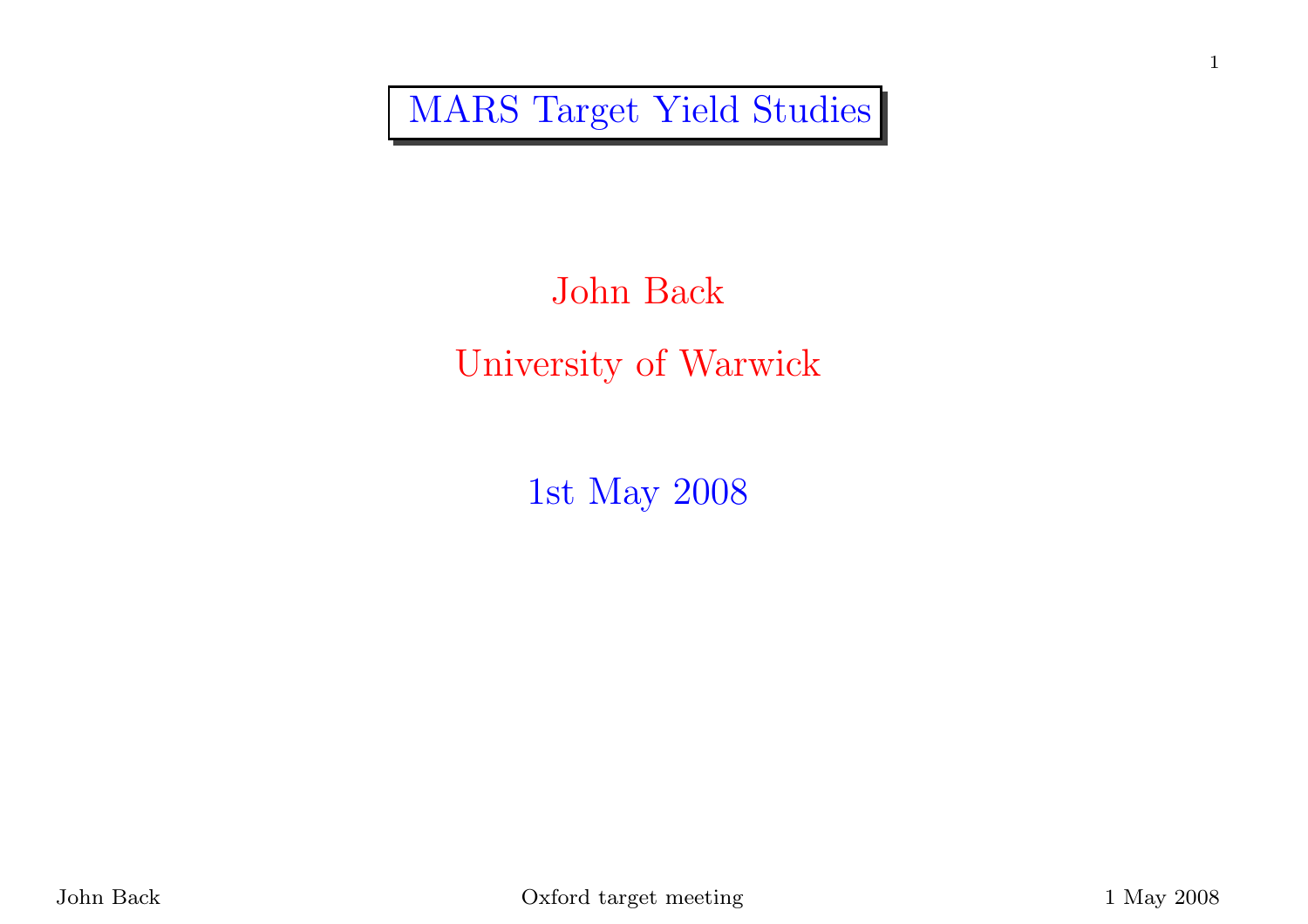#### **Introduction**

- Using MARS (v15.07) and Study-II geometry to find <sup>p</sup>ion & muon <sup>y</sup>ields
- <sup>10</sup> GeV parabolic proton beam hitting cylindrical tungsten rod in <sup>20</sup> <sup>T</sup> field
- Rod lengths: 15, 20, <sup>25</sup> and <sup>30</sup> cm
- Rod radii: 0.25, 0.50, 0.75, 1.0, 1.5 cm;  $r_{\text{beam}} = r_{\text{rod}}$
- Rod tilt  $(\theta)$ : 0, 20, 50, 100, 150, 200, 250, 300 mr;  $\theta_{\text{beam}}$  $_{\rm m}=\theta_{\rm rod}$
- Counting number of  $\pi$  and  $\mu$  (per proton) along different z planes within target aperture  $(z \leq 6 \,\mathrm{m})$  directly from MARS output
- Applying simple kinetic energy cuts to estimate particle acceptance incooling channel: K.E. <sup>&</sup>lt; <sup>0</sup>.<sup>35</sup> GeV (used for Hg <sup>y</sup>ields in ISS analysis)
- Hg jet yield per proton is  $17.3 \pm 0.1\%$  ( $\theta_{\text{beam}} = 67 \text{ mr}$ ,  $\theta_{\text{Hg}} = 100 \text{ mr}$ ). Hg jet: cylinder with  $L=30 \text{ cm}$ ,  $r=0.5 \text{ cm}$ . Parabolic beam:  $r=0.15 \text{ cm}$ .

John Back

Oxford target meeting 1 May 2008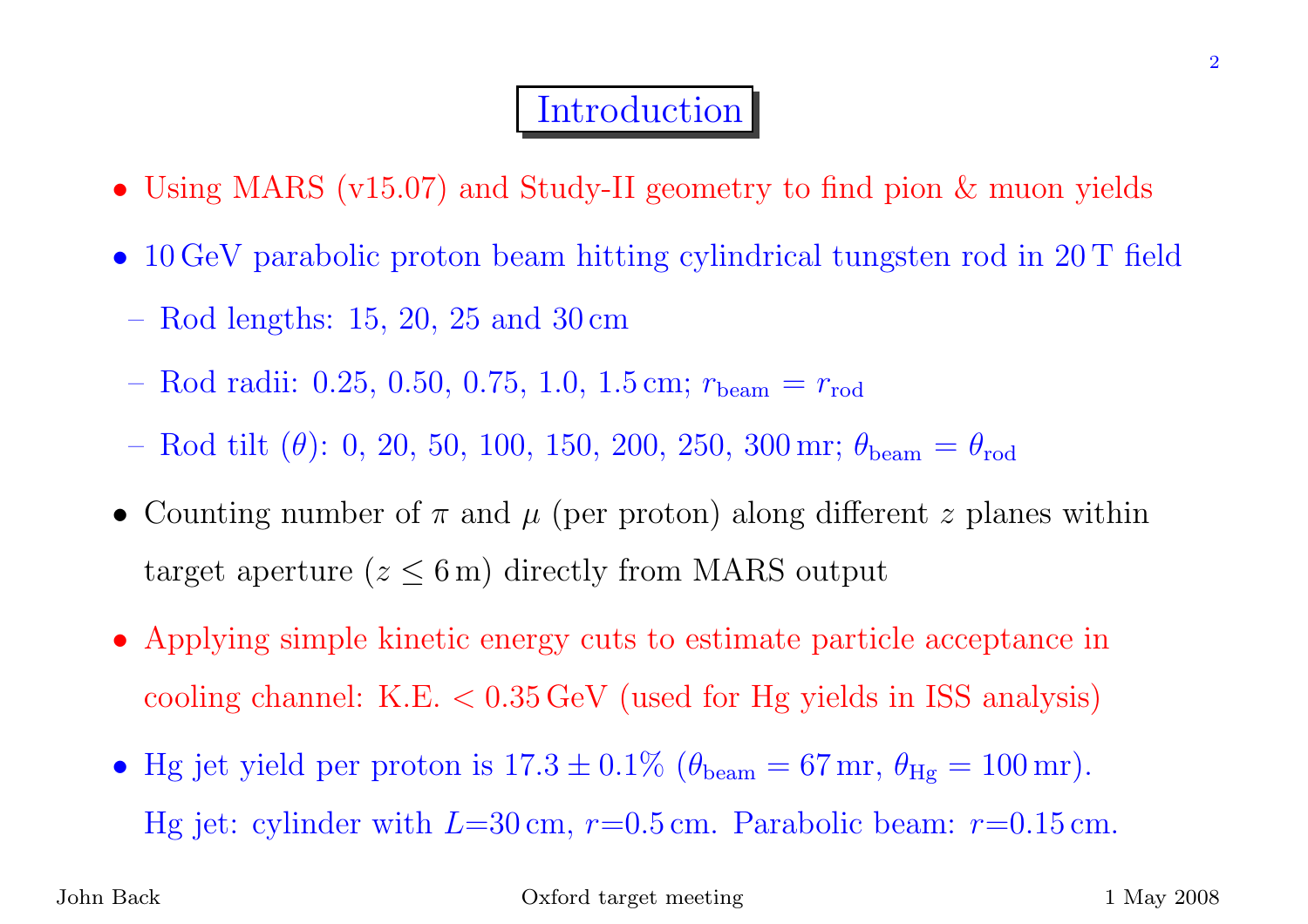#### Target Geometry:  $(z, x)$  plane



StudyII

Helmholtz (close up)

Colour scheme: Target rod (black),  $\underline{B}$  field lines (red), Cu coils (magenta),<br>SC magneta (vellow), shielding (brown), iron plug (purple) SC magnets (yellow), shielding (brown), iron <sup>p</sup>lug (purple).

Oxford target meeting 1 May 2008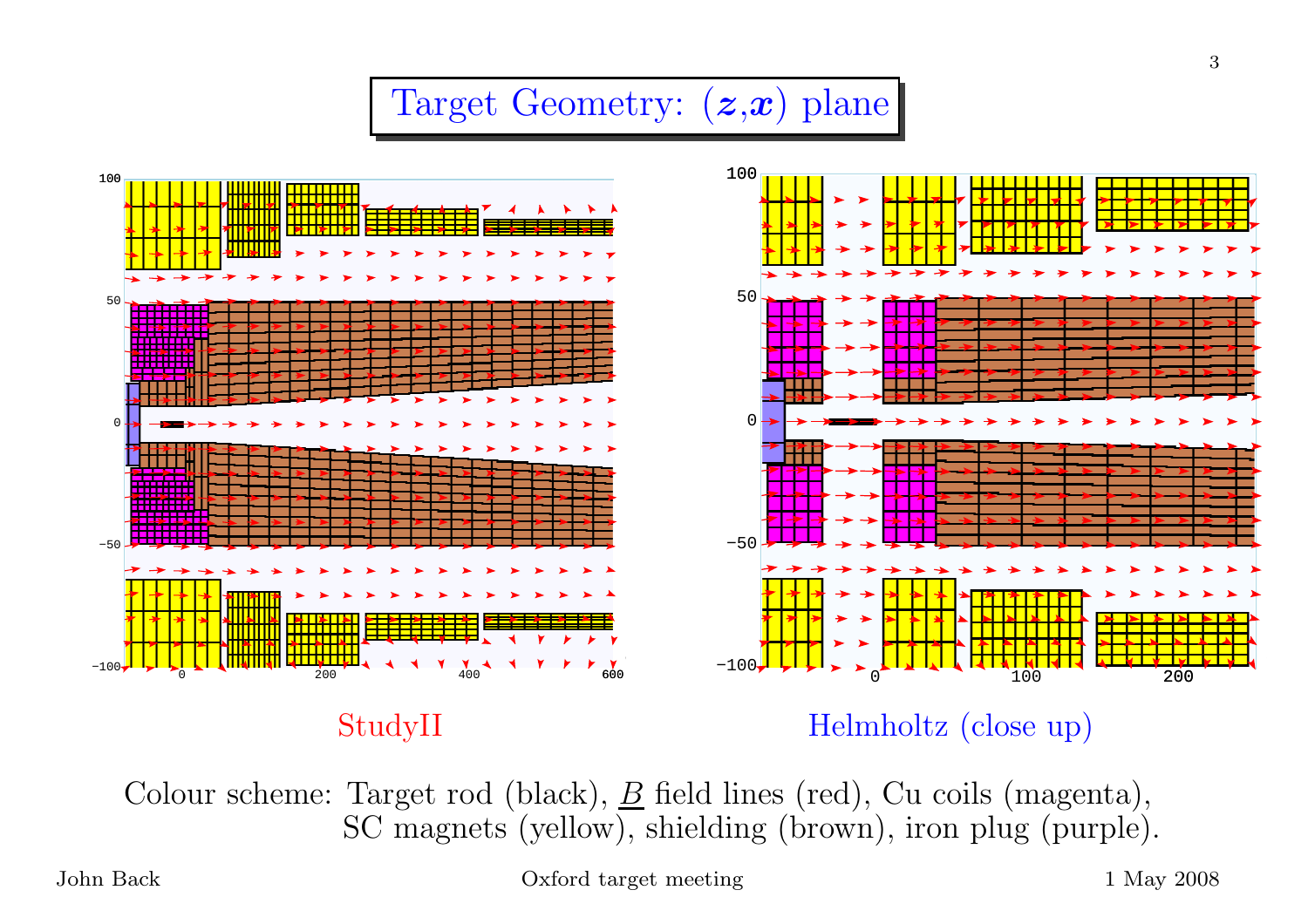



Current density in Cu coils:  $\langle$ Study II> = 20 A mm<sup>-2</sup>, Helmholtz = 30 A mm<sup>-2</sup>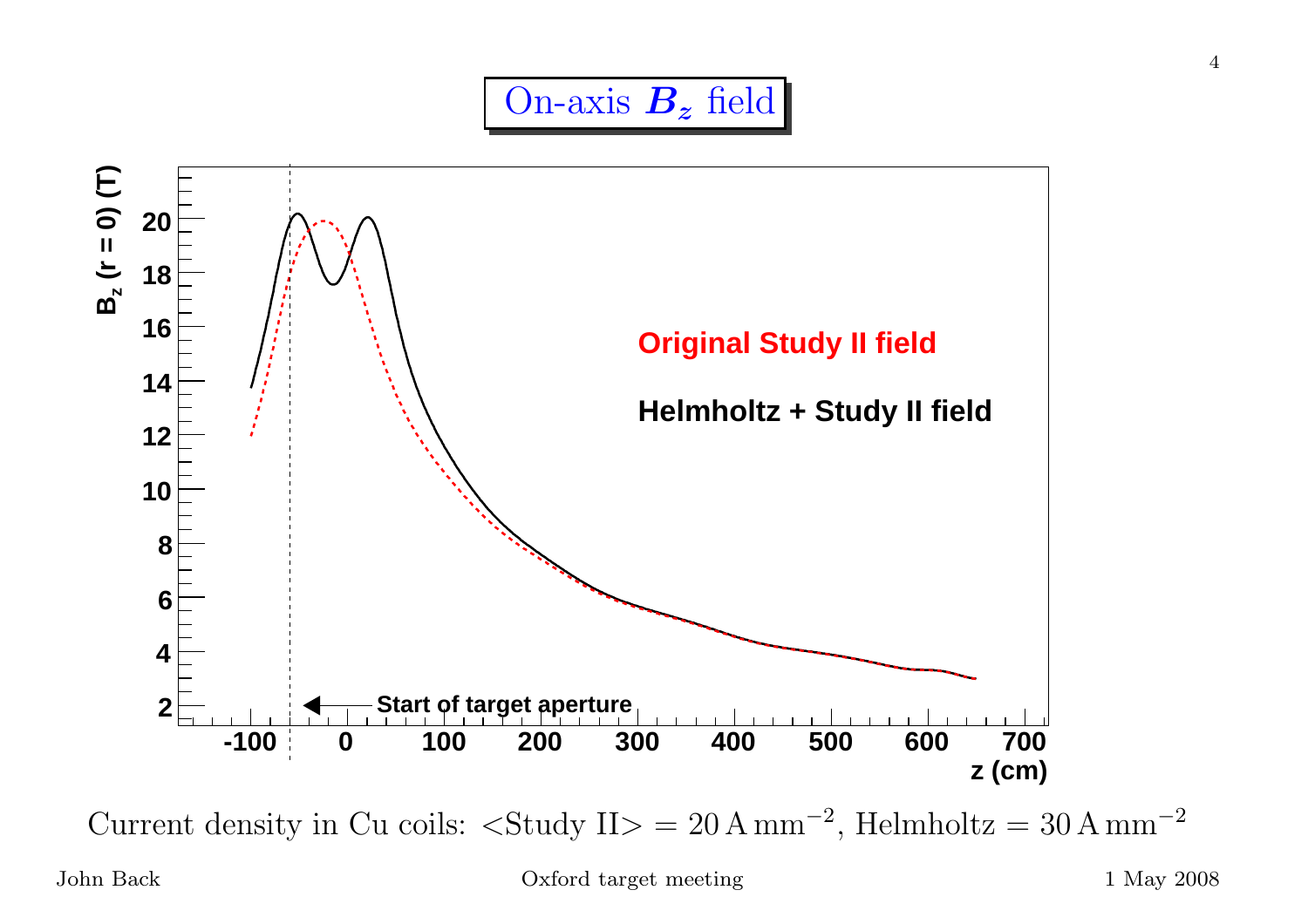## Solid target <sup>y</sup>ields

- Following <sup>p</sup>lots show the <sup>y</sup>ield for solid <sup>W</sup> cylindrical rods as <sup>a</sup> function of
- rod length
- rod radius <sup>=</sup> proton beam radius
- rod tilt = beam tilt (w.r.t  $z$  axis)
- Comparing original Study <sup>2</sup> geometry and magnetic field with the Helmholtz arrangement
- gap between the magnets so the solid target can pass through(via <sup>a</sup> chain system)
- Also comparing the <sup>y</sup>ields from the solid target with the <sup>y</sup>ield from the optimal Hg jet case.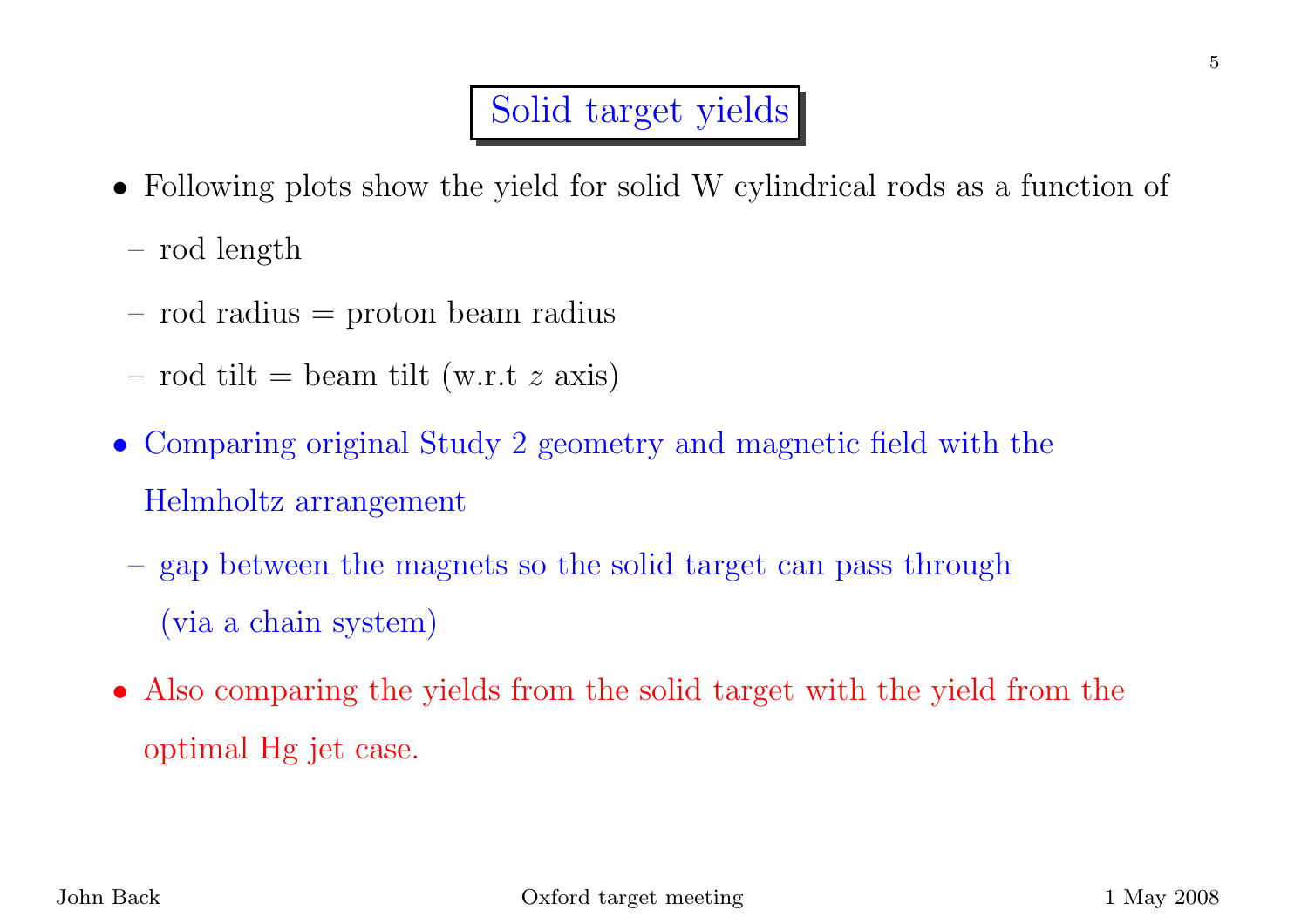Charge averaged  $\pi, \mu$  yield per proton at  $z = 6$  m for  $r_{\text{beam}} = 0.25 \text{ cm}$ 



Dotted line is Hg jet <sup>y</sup>ield for <sup>10</sup> GeV beam (using StudyII optimal tilt, radii)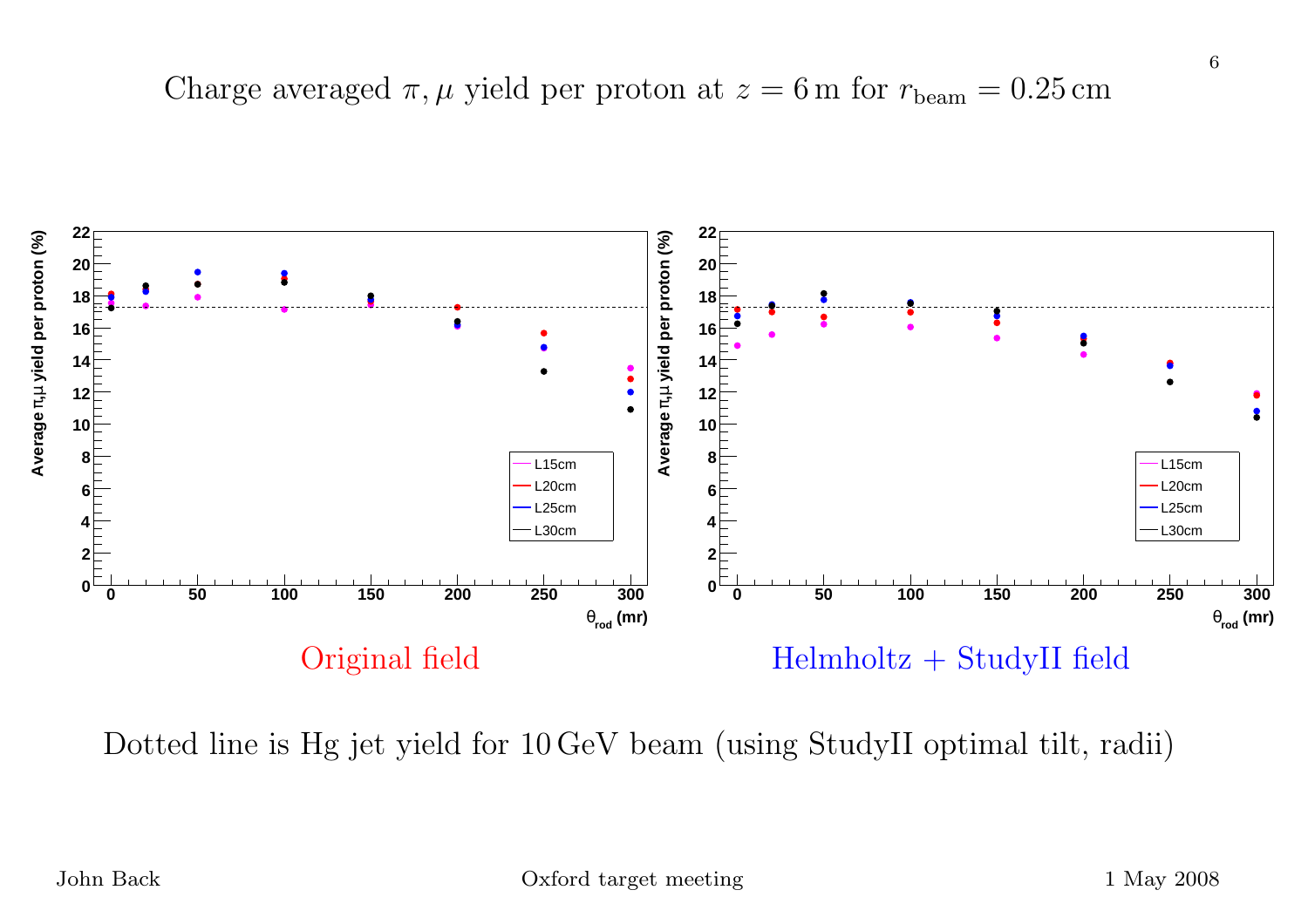Charge averaged  $\pi, \mu$  yield per proton at  $z = 6$  m for  $r_{\text{beam}} = 0.50 \text{ cm}$ 



Dotted line is Hg jet <sup>y</sup>ield for <sup>10</sup> GeV beam (using StudyII optimal tilt, radii)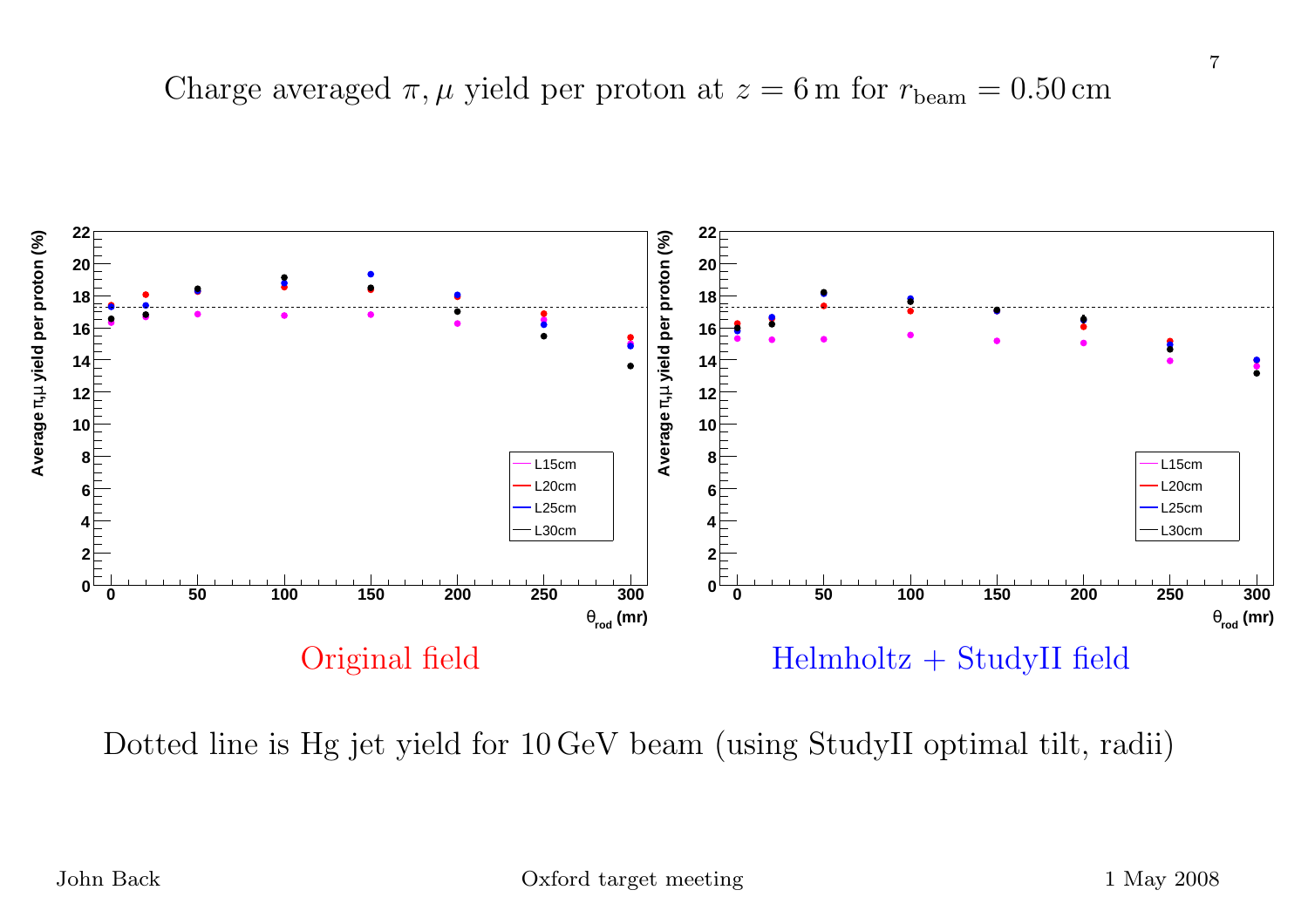Charge averaged  $\pi, \mu$  yield per proton at  $z = 6$  m for  $r_{\text{beam}} = 0.75 \text{ cm}$ 



Dotted line is Hg jet <sup>y</sup>ield for <sup>10</sup> GeV beam (using StudyII optimal tilt, radii)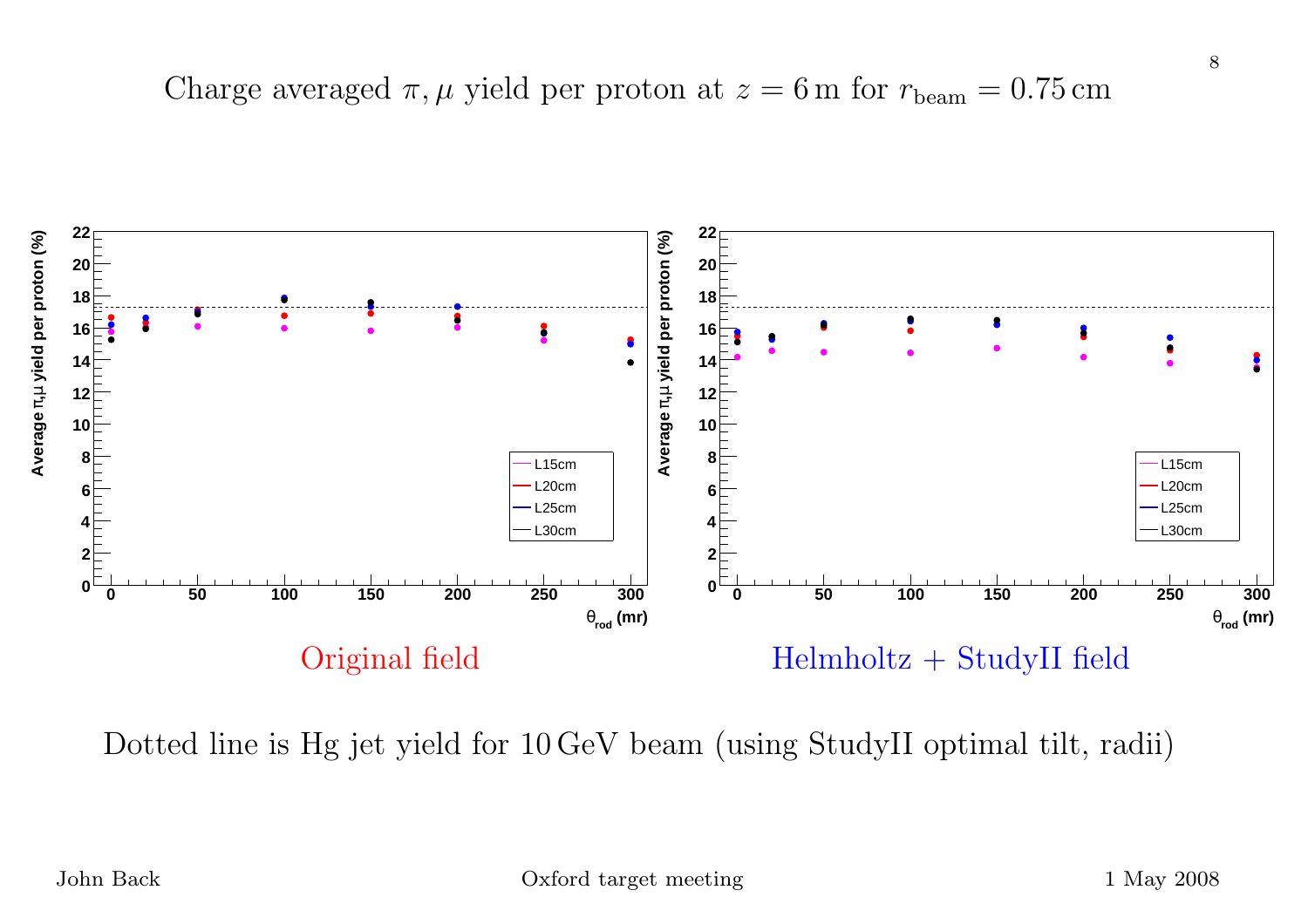Charge averaged  $\pi$ ,  $\mu$  yield per proton at  $z = 6$  m for  $r_{\text{beam}} = 1 \text{ cm}$ 



Dotted line is Hg jet <sup>y</sup>ield for <sup>10</sup> GeV beam (using StudyII optimal tilt, radii)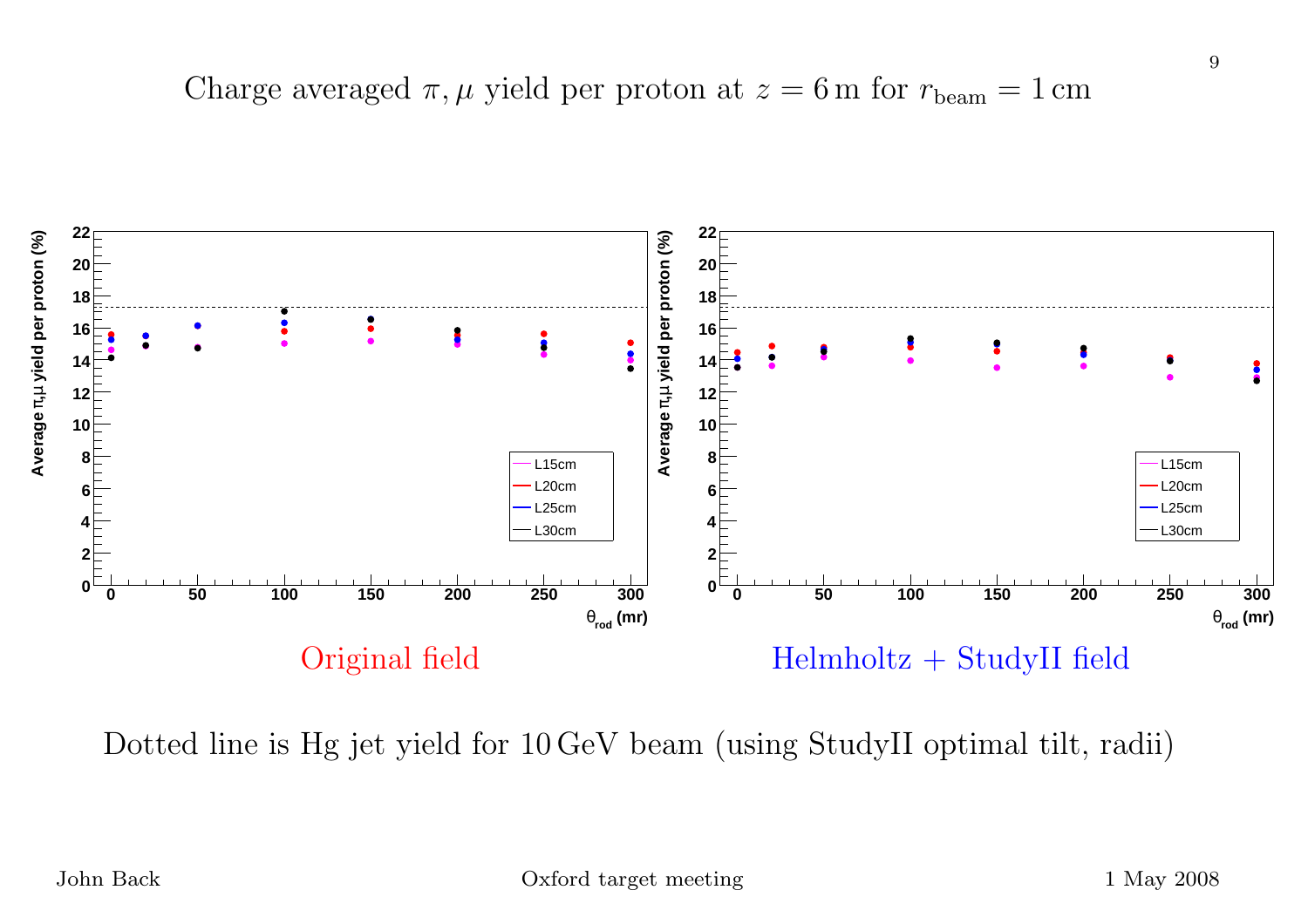Charge averaged  $\pi, \mu$  yield per proton at  $z = 6$  m for  $r_{\text{beam}} = 1.5 \text{ cm}$ 



Dotted line is Hg jet <sup>y</sup>ield for <sup>10</sup> GeV beam (using StudyII optimal tilt, radii)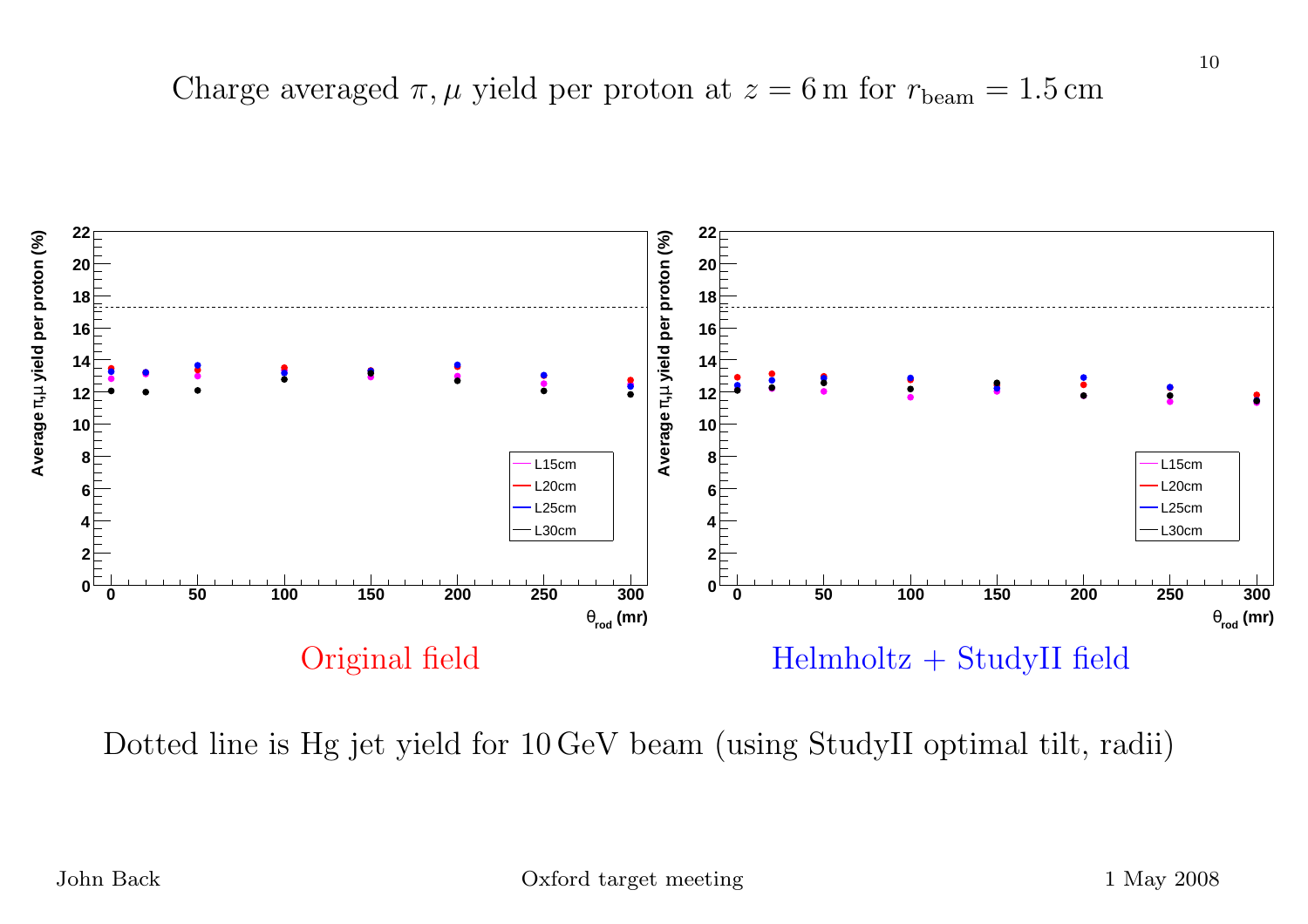#### Powder jet target <sup>y</sup>ields

- Following <sup>p</sup>lots show the <sup>y</sup>ield for <sup>a</sup> <sup>W</sup> powder particle jet:
	- Jet simulated as a simple cylinder, with  $\rho = 0.5 \rho_W$
- Jet parameters: useable length, radius and tilt
- Assuming  $r_{\text{beam}} = r_{\text{jet}}$ ,  $\theta_{\text{beam}} = \theta_{\text{jet}}$ , unlike Hg jet case
- Use Study <sup>2</sup> geometry for the powdered jet (not Helmholtz arrangement)
- $\bullet$  Comparing <sup>y</sup>ields against those from the solid <sup>W</sup> target Helmholtz arrangement
- Also comparing the <sup>y</sup>ields from the powdered jet with the <sup>y</sup>ield from the optimal Hg jet case.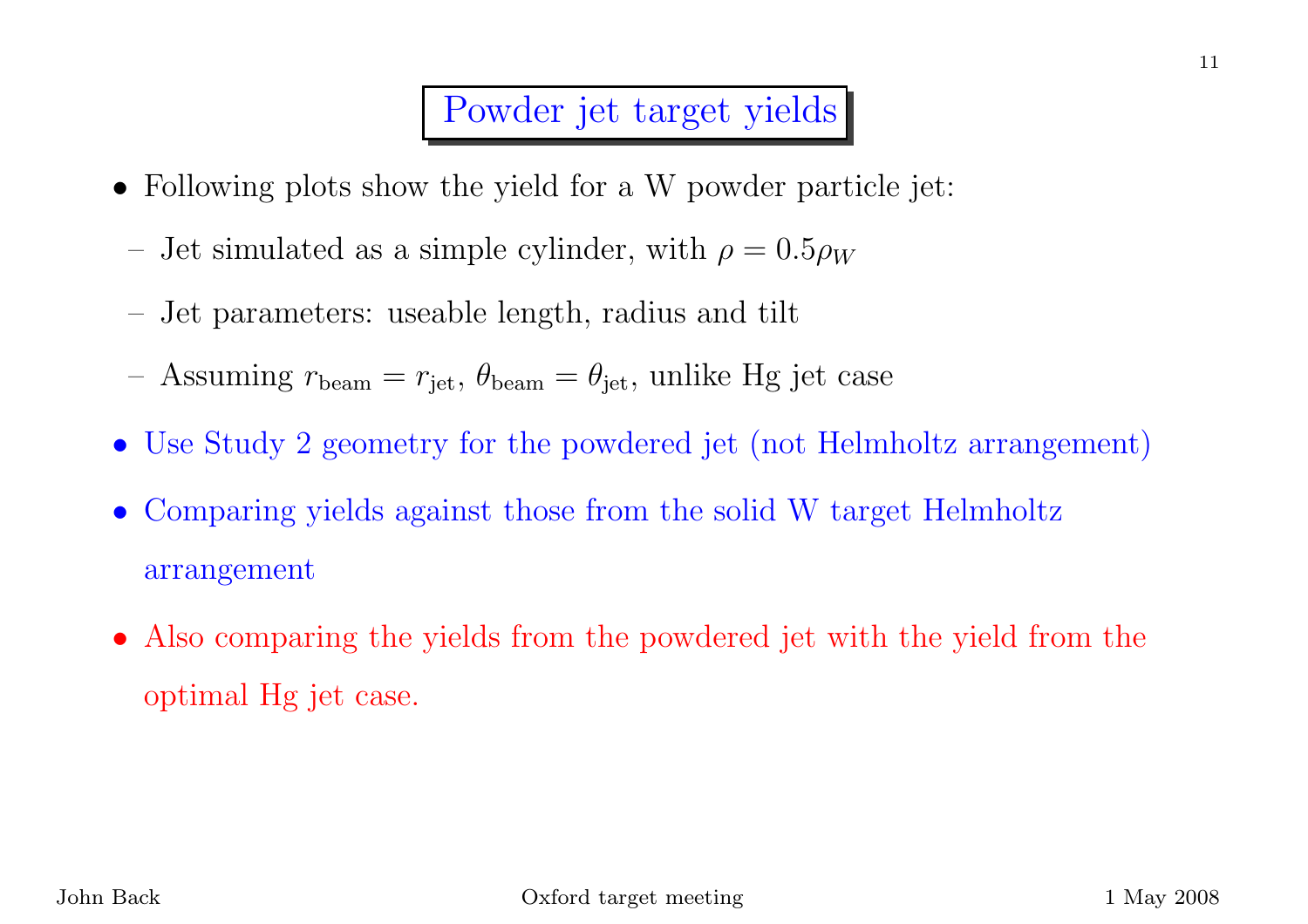Charge averaged  $\pi, \mu$  yield per proton at  $z = 6$  m for  $r_{\text{beam}} = 0.25 \text{ cm}$ 



Dotted line is Hg jet <sup>y</sup>ield for <sup>10</sup> GeV beam (using StudyII optimal tilt, radii)

12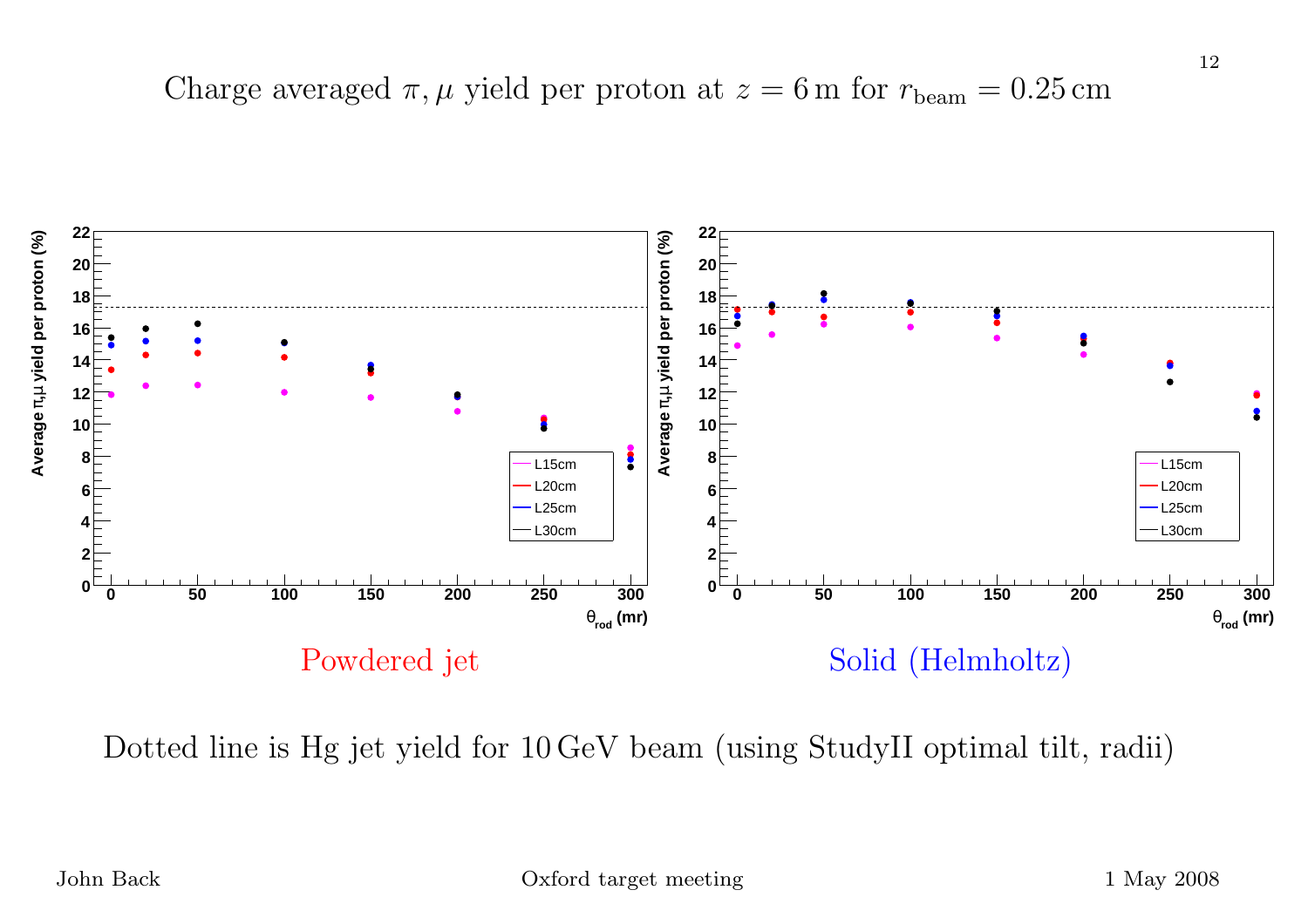Charge averaged  $\pi, \mu$  yield per proton at  $z = 6$  m for  $r_{\text{beam}} = 0.50 \text{ cm}$ 



Dotted line is Hg jet <sup>y</sup>ield for <sup>10</sup> GeV beam (using StudyII optimal tilt, radii)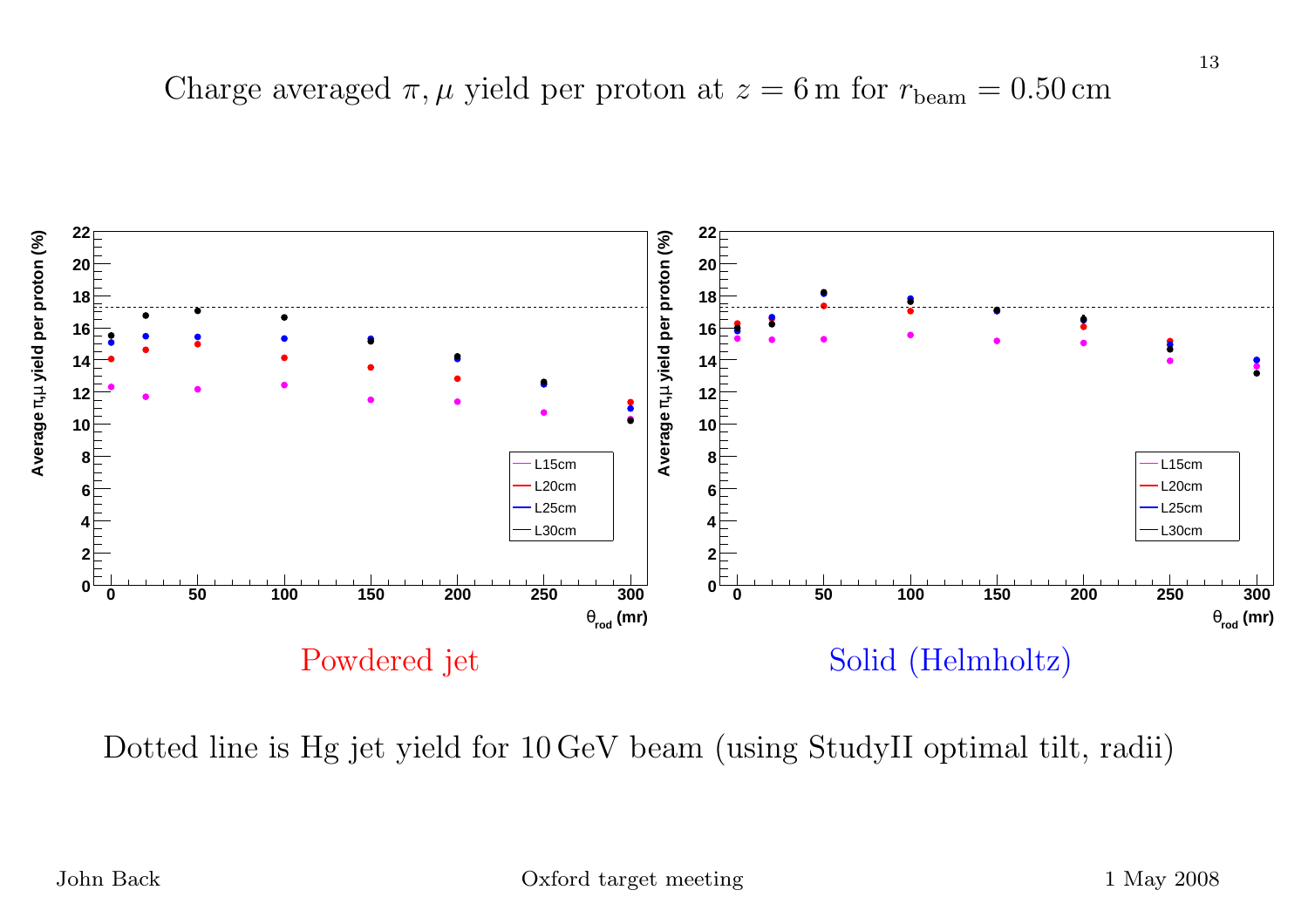Charge averaged  $\pi, \mu$  yield per proton at  $z = 6$  m for  $r_{\text{beam}} = 0.75 \text{ cm}$ 



Dotted line is Hg jet <sup>y</sup>ield for <sup>10</sup> GeV beam (using StudyII optimal tilt, radii)

14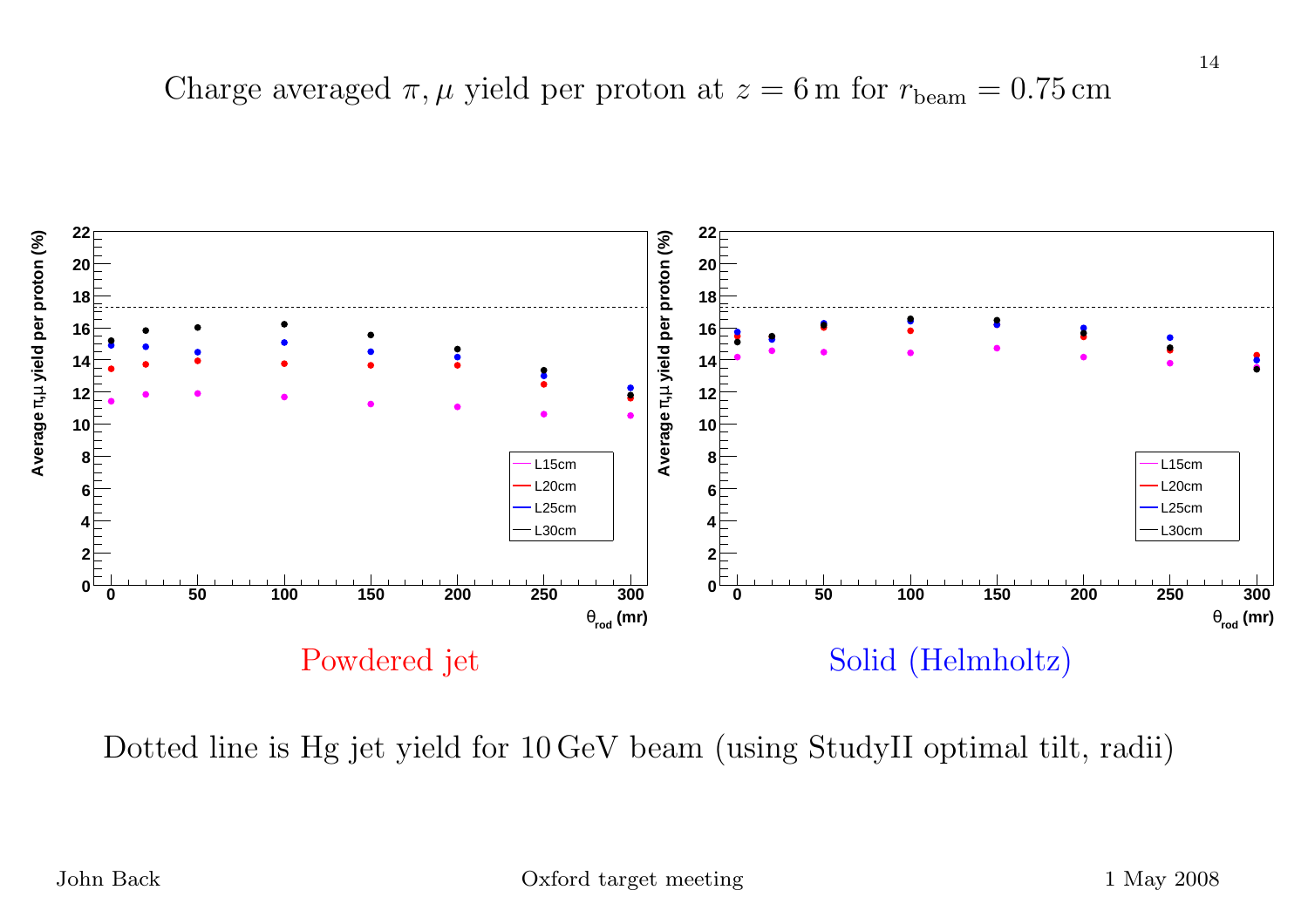Charge averaged  $\pi$ ,  $\mu$  yield per proton at  $z = 6$  m for  $r_{\text{beam}} = 1 \text{ cm}$ 



Dotted line is Hg jet <sup>y</sup>ield for <sup>10</sup> GeV beam (using StudyII optimal tilt, radii)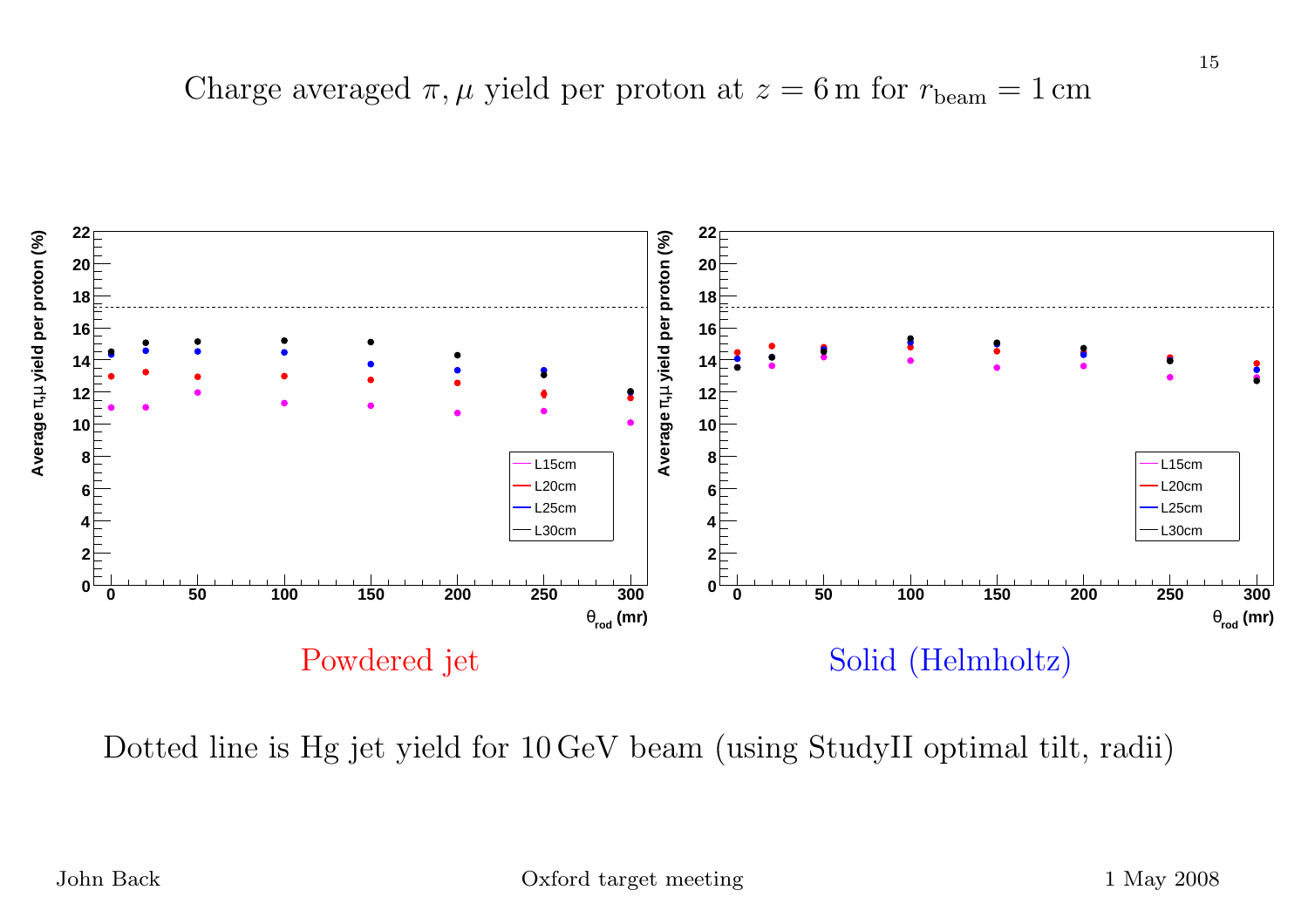Charge averaged  $\pi, \mu$  yield per proton at  $z = 6$  m for  $r_{\text{beam}} = 1.5 \text{ cm}$ 



Dotted line is Hg jet <sup>y</sup>ield for <sup>10</sup> GeV beam (using StudyII optimal tilt, radii)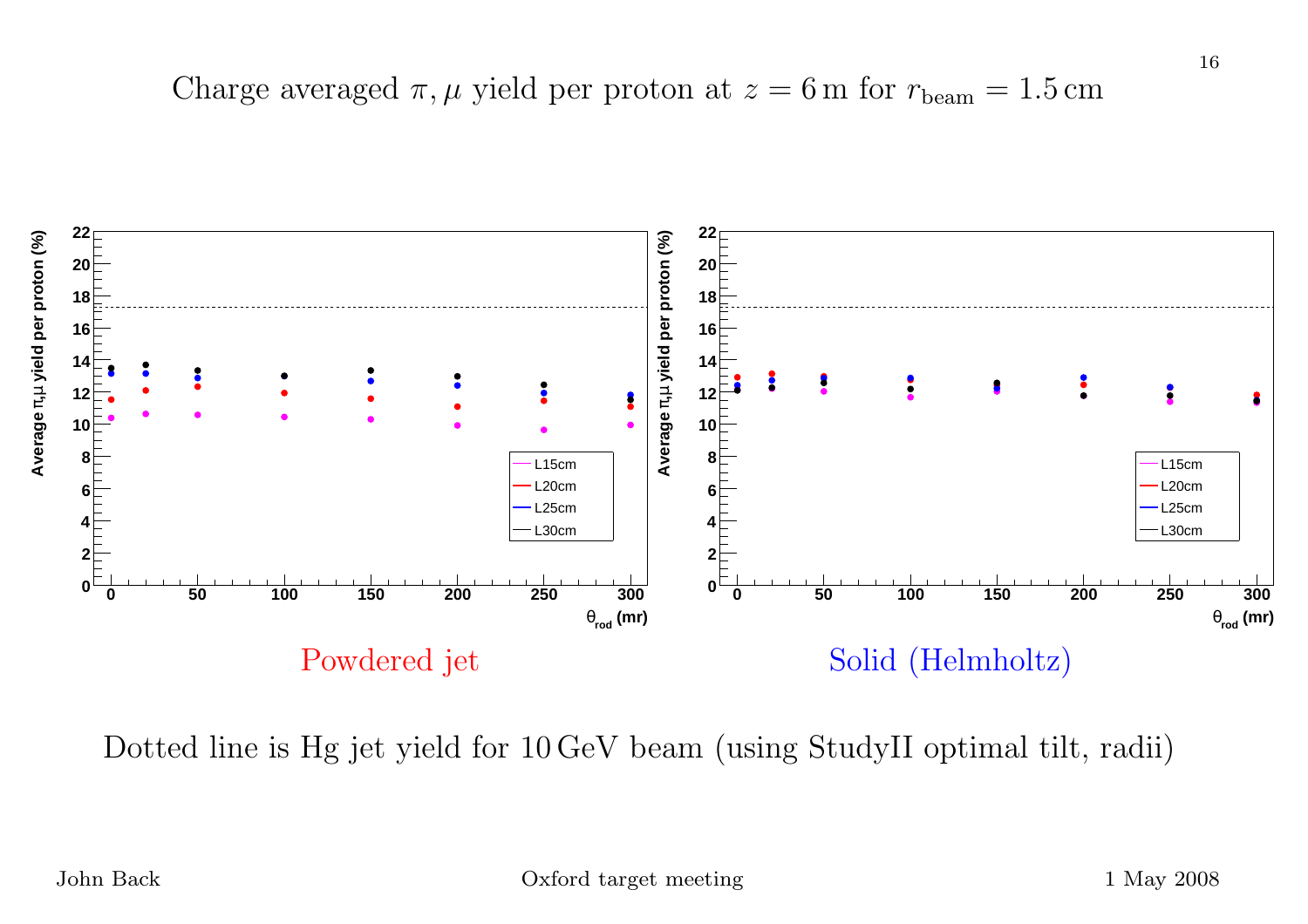## Hg jet re-absorption

 $\pi, \mu$  re-absorption due to Hg vapour (up to Be window at  $z=2 \,\mathrm{m}$ ). Hg jet: simple cylinder, Study <sup>2</sup> parameters.  $\rho_{\text{vapour}} = \rho_{\text{He}} \times (0.1 \text{bar}/1 \text{atm}) + w \times \rho_{\text{Hg}}; \ \ w = 0, 1\%, 10\%.$